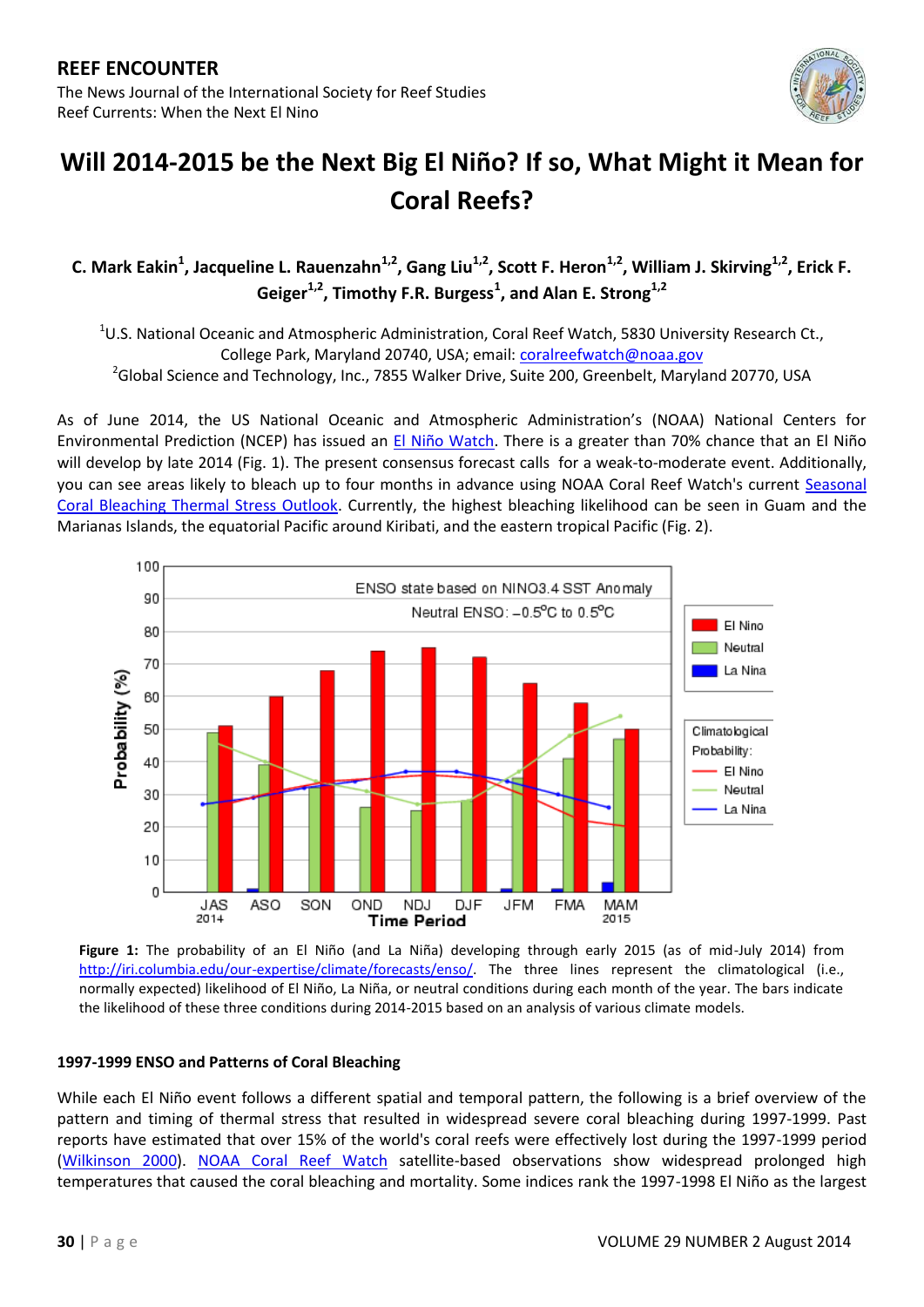The News Journal of the International Society for Reef Studies Reef Currents: When the Next El Nino



on record. It was followed immediately by a strong La Niña (1998-1999). La Niña frequently causes bleaching by warming many areas that are cooled or unchanged during an El Niño (see **Eakin et al. 2009**). The 1997-1999 period was unique as both parts of the El Niño-Southern Oscillation (ENSO) system occurred consecutively with no neutral year between.



**Figure 2:** Map of areas where 60% or more of the model ensemble members are predicting thermal stress at each of NOAA Coral Reef Watch's alert levels through October 2014 (as of mid-July 2014).

In short, the tropical oceans experienced thermal stress sufficient for coral bleaching with impacts covering a 14 month period (May 1997-June 1998, Fig 3-6). Reefs in the central Pacific and eastern tropical Pacific were exposed to thermal stress during the early phase of the El Niño. Thermal stress developed on the Great Barrier Reef and across the islands of the south Pacific during February-April 1998 and the Indian Ocean during March-June 1998. Thermal stress in the Gulf of Mexico and the Caribbean, commonly seen in the second year of an El Niño, peaked in July-October 1998. The mid-1998 onset of La Niña conditions resulted in thermal stress in the northwestern Pacific Ocean from July-October 1998.



Figure 3: NOAA Coral Reef Watch 50 km satellite [SST Anomaly](http://coralreefwatch.noaa.gov/satellite/ssta.php) (top) an[d Bleaching Alert Area](http://coralreefwatch.noaa.gov/satellite/baa.php) (bottom) for October 1997.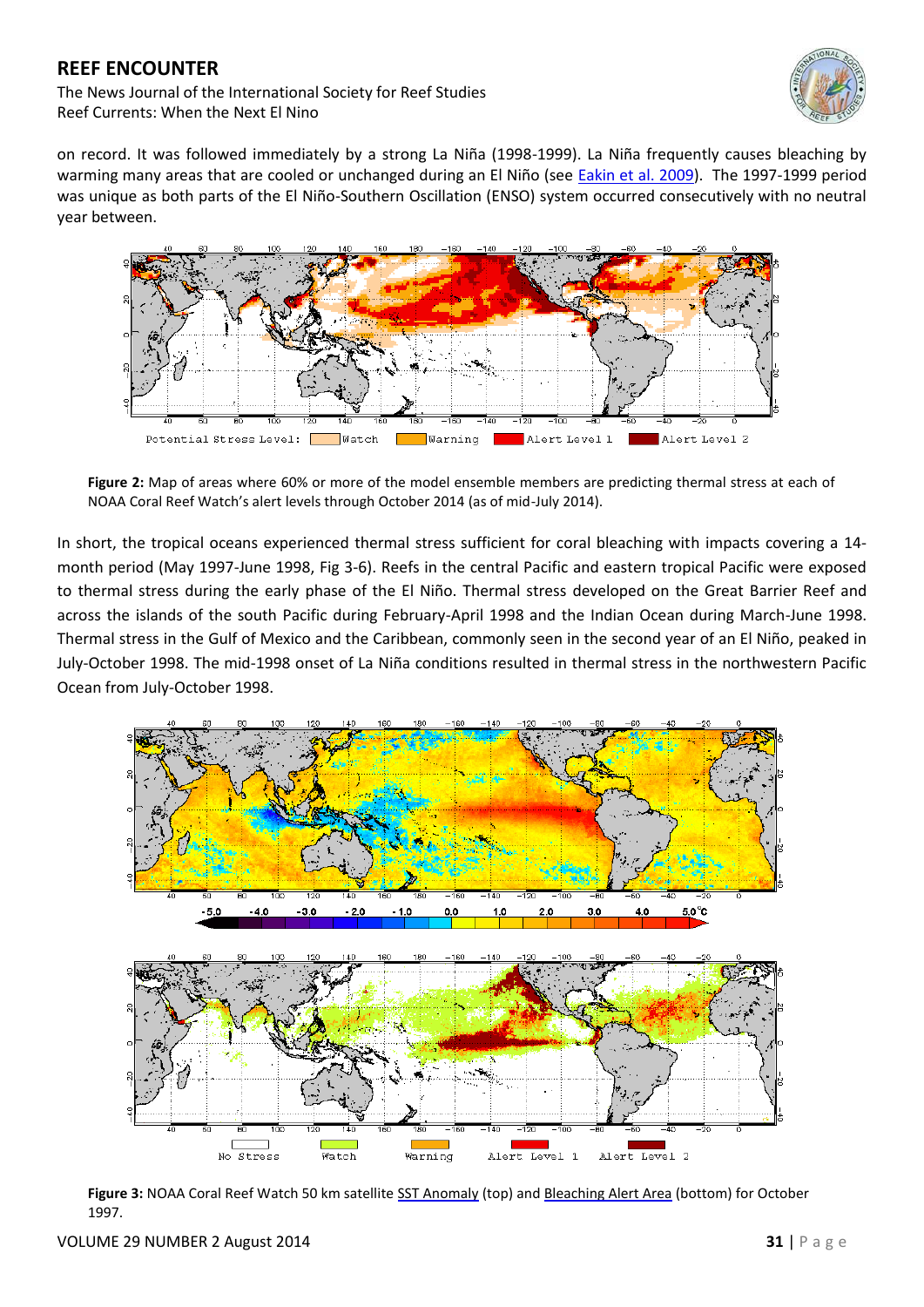The News Journal of the International Society for Reef Studies Reef Currents: When the Next El Nino





**Figure 4:** NOAA Coral Reef Watch 50 km satellite [Bleaching Alert Area](http://coralreefwatch.noaa.gov/satellite/baa.php) for February-June 1998 showing progression of the direct El Niño warming in the Pacific and Indian Oceans.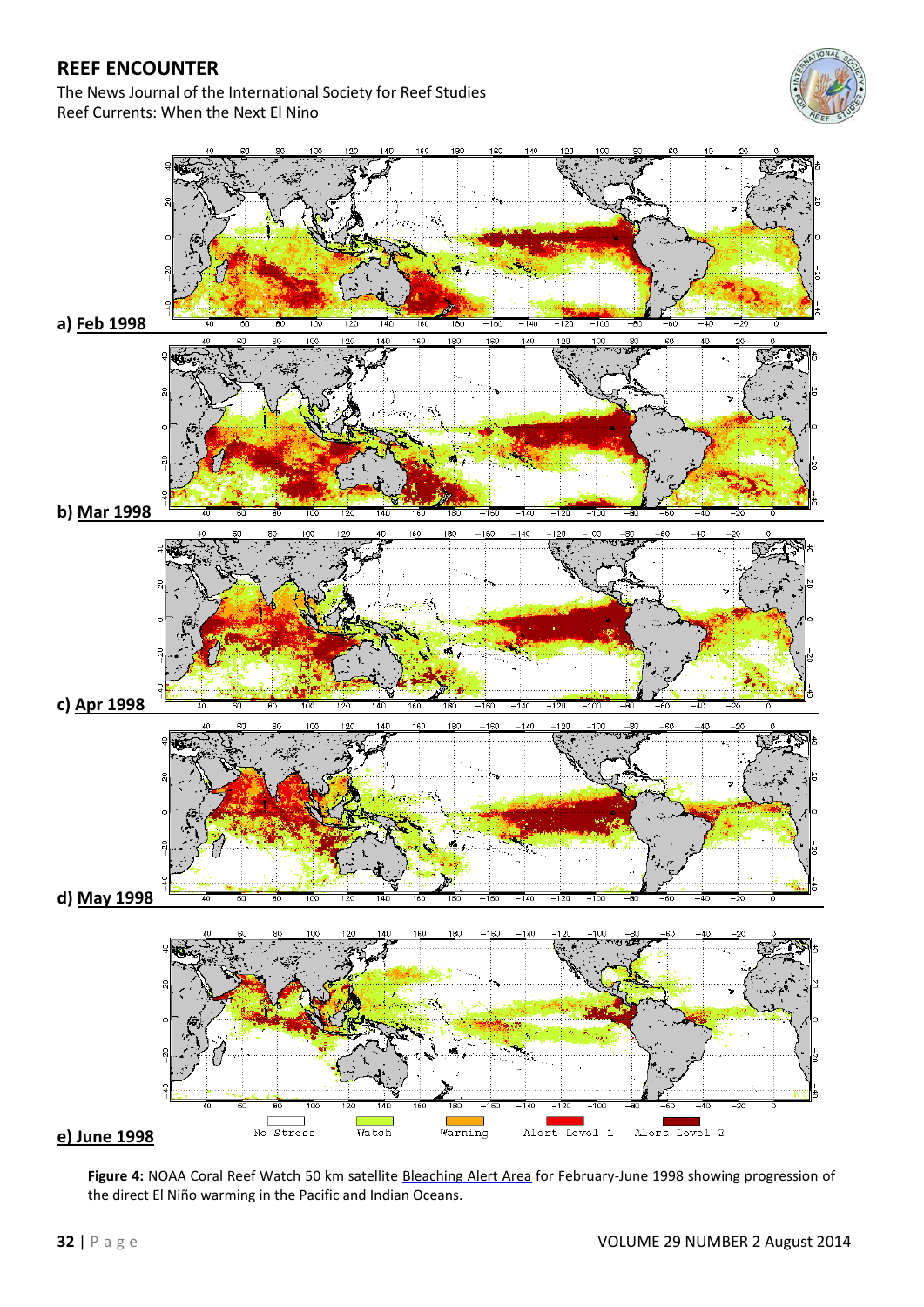The News Journal of the International Society for Reef Studies Reef Currents: When the Next El Nino



The following discussion uses the CRW 50 km [SST Anomaly](http://coralreefwatch.noaa.gov/satellite/ssta.php) and [Bleaching Alert Area](http://coralreefwatch.noaa.gov/satellite/baa.php) products (Fig 3-5) to illustrate the events. The Bleaching Alert Area shows patterns of areas with accumulated thermal stress sufficient to cause coral bleaching. The patterns are a bit different, and more coral-focused, than those visible in the SST Anomaly data. More on these products can be found at: [http://coralreefwatch.noaa.gov/satellite/index.php.](http://coralreefwatch.noaa.gov/satellite/index.php)

**1997:** The classical El Niño warming pattern formed by May 1997, with movement of the Pacific warm pool from the western tropical Pacific eastward to the South American coastline. Prolonged thermal stress with the potential to cause bleaching was seen along the equator, from Howland and Baker Islands east to the Galapagos and the Ecuadorian coastline, during the remainder of 1997 (Fig. 3). During this time, warming also proceeded northward along the South American coast to Panama. Additionally, warming was seen reaching northeast to Mexico, and some warming was seen along the Central American Coastline. Limited warming was seen in the Caribbean (Fig. 3).

**1998**: By early 1998, the classic El Niño pattern was fully developed, with broader areas of high temperature in the eastern Tropical Pacific and extending up the Central American coast past Costa Rica, including all of the eastern Tropical Pacific islands; high temperatures in these regions began to dissipate in June. Thermal stress also caused coral bleaching along the Great Barrier Reef in February-March (Fig. 4). Warming began in the eastern to central Indian Ocean in February, spreading to the eastern Indian Ocean and dissipating after May (Fig. 4).

With the rapid onset of La Niña conditions in July 1998, warming was observed in the western Pacific Ocean, north of the equator (Fig. 5). August-September saw warming in the South China Sea, Philippines, Palau, and the Ryukyu Islands, which spread southeastward through Palau and Micronesia before finally dissipating in November.



Figure 5: NOAA Coral Reef Watch 50 km satellite [SST Anomaly](http://coralreefwatch.noaa.gov/satellite/ssta.php) for July 1998.

Thermal stress in the Western Atlantic/Gulf of Mexico/Caribbean is most commonly seen in the summer-fall (warm) season in the year after the onset of an El Niño (Fig. 6). This results from atmospheric teleconnections whereby warming and wind changes in the Pacific cause large-scale changes in the atmospheric wave and jet stream. These atmospheric disturbances cause warming downstream in the Caribbean. While strong El Niño events regularly result in bleaching in the Caribbean, some mild to moderate El Niños contribute to bleaching in this region as well. Warming sufficient to cause bleaching started to develop in July 1998 in Atlantic regions and peaked in the Gulf of Mexico in August and in the Caribbean Sea in October (Fig. 7).

**1999:** By 1999, the worst of the thermal stress was over, from a coral bleaching perspective, but only after major losses of coral reefs worldwide in 1998. Some warming was seen along the Great Barrier Reef in early 1999 but was much weaker than the prior year. Conditions were rather quiescent until August, when warming of the western North Pacific led to low bleaching levels of thermal stress that reached down to the Mariana Islands. Warming was again seen in the Caribbean in August-September 1999 but to a lesser extent than in 1998.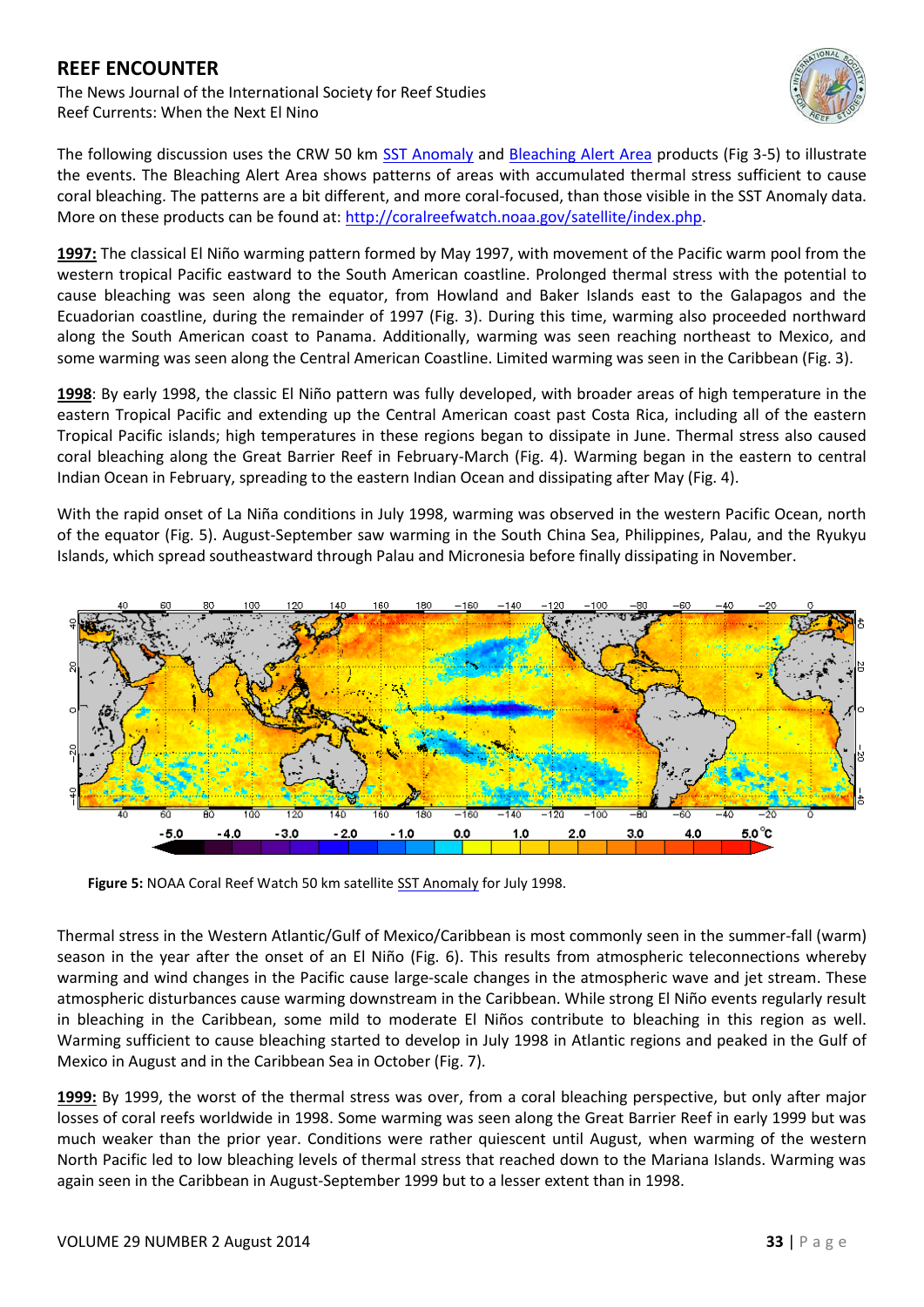The News Journal of the International Society for Reef Studies Reef Currents: When the Next El Nino



Each El Niño is different and spatial patterns of warming in the Pacific Ocean can change bleaching in the Indian Ocean and Caribbean Sea. However, bleaching patterns during the weak 2009-2010 El Niño were quite similar to those seen in 1997-1998, only less severe. While the patterns above probably will not be repeated precisely in 2014- 2015, the events of 1997-1998 can serve as a guide to likely impacts on coral reefs if this El Niño does develop. We will be watching conditions over the coming months and encourage you to follow El Niño forecasts and observations from organizations such a[s NOAA/NCEP,](http://www.cpc.ncep.noaa.gov/products/analysis_monitoring/enso_advisory/) as well as [NOAA Coral Reef Watch](http://coralreefwatch.noaa.gov/) for developments on coral reefs.



**Figure 6:** Significantly (at 5% level) warmer *(red)* or cooler *(blue)* annual maximum SST difference during: (a) the onset year of an El Niño, (b) the year after onset of an El Niño, (c) the onset year of a La Niña, and (d) the year after onset of a La Niña. Figures represent average values calculated for 20 El Niño events and 20 La Niña events, and tested for significant differences from 20 ENSO-neutral years. The groups of years were identified from Southern Oscillation Index (SOI) updated by the Australian Bureau of Meteorology (from Eakin *et al*[. 2009\)](http://link.springer.com/chapter/10.1007/978-3-540-69775-6_4).

#### **References:**

Eakin CM, Lough JM, Heron SF (2009) Climate variability and change: monitoring data and evidence for increased coral bleaching stress. In: vanOppen MJH, Lough JM (eds) Coral Bleaching, Ecological Studies 205: 41-67, Springer-Verlag, Berlin Heidelberg.

Wilkinson, C (2000) Status of Coral Reefs of the World: 2000. Australian Institute of Marine Science, Townsville, Australia.